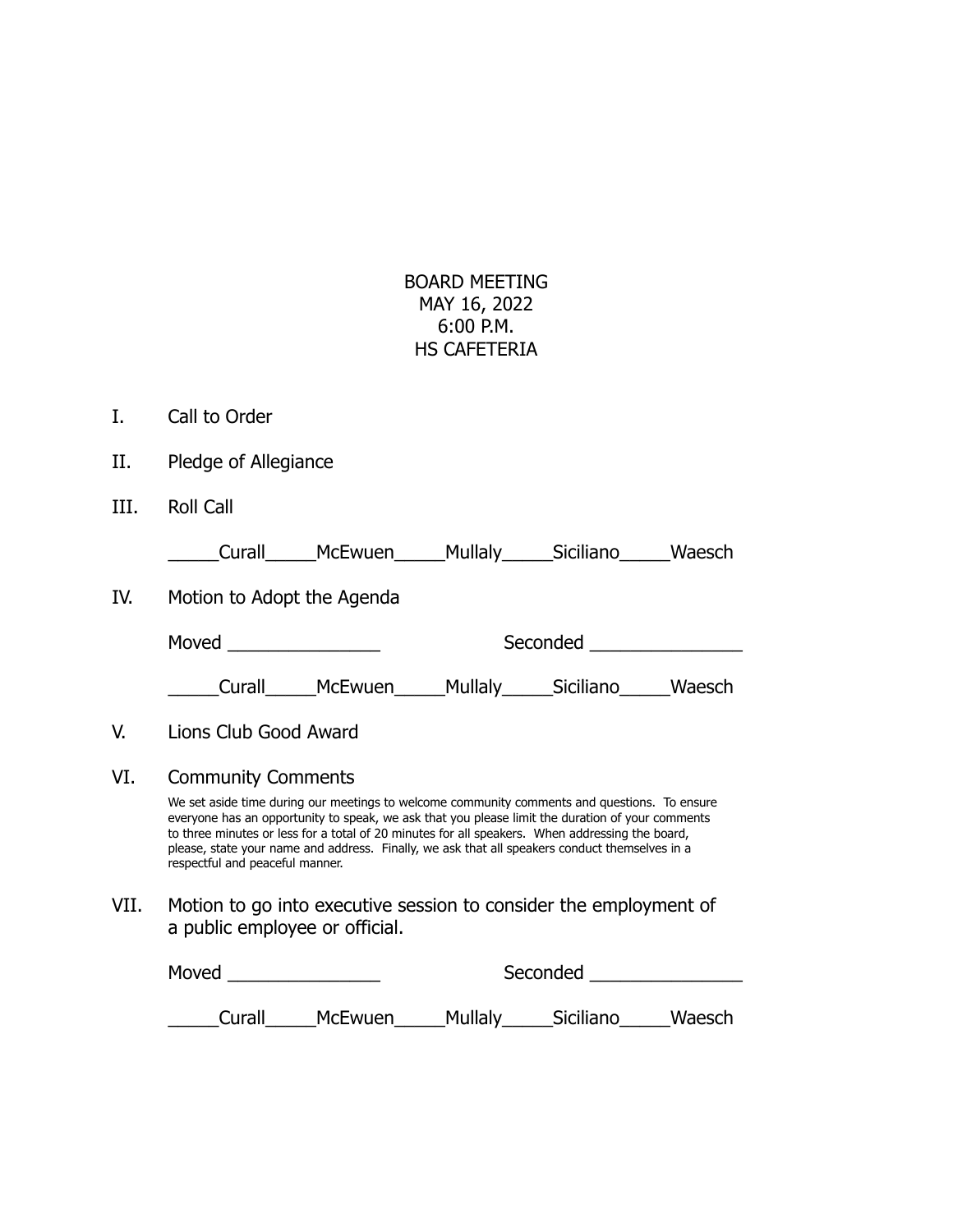VIII. President calls the meeting back into regular session @ \_\_\_\_\_\_\_\_\_\_ p.m.

- IX. Treasurer's Reports/Recommendations:
	- 1. Resolution to:

Waive the reading and approve the minutes of the following meeting:

April 18, 2022 - Board Meeting

Approve the monthly financial reports as submitted, with the authorization for the payment of bills and appropriation modifications as necessary.

Moved \_\_\_\_\_\_\_\_\_\_\_\_\_\_\_ Seconded \_\_\_\_\_\_\_\_\_\_\_\_\_\_\_

\_\_\_\_\_Curall\_\_\_\_\_McEwuen\_\_\_\_\_Mullaly\_\_\_\_\_Siciliano\_\_\_\_\_Waesch

2. Resolution to approve the attached five-year forecast as required by the Ohio Department of Education.

| Moved | Seconded |  |
|-------|----------|--|
|       |          |  |

\_\_\_\_\_Curall\_\_\_\_\_McEwuen\_\_\_\_\_Mullaly\_\_\_\_\_Siciliano\_\_\_\_\_Waesch

3. Resolution to approve the payment of the following insurance waiver stipends for the 2021-2022 school year, to be paid in June:

\$312.50 \$333.32 Summer Stanley

\$375.00 \$437.50 Briana Waskiewicz **Briana Waskiewicz Bruce Vandegrift** 

\$562.50 Samantha Sandy

\$750.00 Jamie Cline Maureen Durbak Shelly Hamilton Heather Rader **Melissa Shaffer** Sherri Smith Sandra Stanley Debra Weese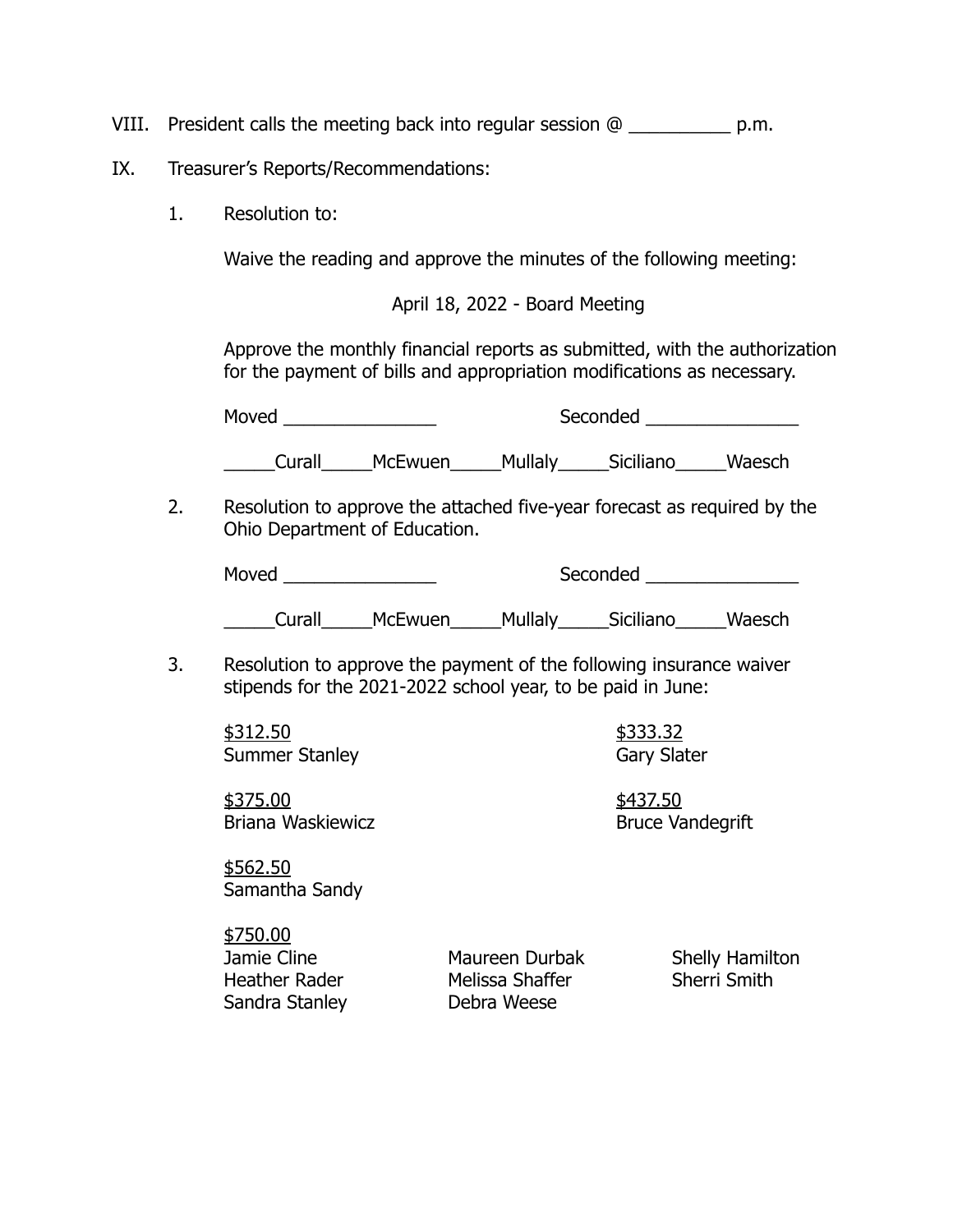| \$1,000.00<br><b>Heather Cebulla</b><br>Jacob Klicman | Amber Hayden<br>Harleigh Lindsey | Jessica Kefalos     |
|-------------------------------------------------------|----------------------------------|---------------------|
| Moved                                                 | Seconded                         |                     |
| Curall                                                | Mullaly<br>McEwuen               | Waesch<br>Siciliano |

4. Resolution to approve the purchase from School bus bids received by Ohio Schools Council.

WHEREAS, the Rootstown Local School District is a member of the Ohio Schools Council. On May 2, 2022, the Ohio Schools Council received bids for school buses on behalf of its members. The Rootstown School District Board of Education authorizes the purchase of three (3) - seventyone passenger conventional school bus chassis and bodies that were bid through the Ohio Schools Council.

THEREFORE, BE IT RESOLVED the Rootstown Local School District Board of Education wishes to purchase three (3) - seventy-one passenger conventional school bus chassis and bodies from the bids received through the Ohio Schools Council on May 2, 2022.

| Moved  |         |         | Seconded  |        |
|--------|---------|---------|-----------|--------|
| Curall | McEwuen | Mullaly | Siciliano | Waesch |

5. Resolution to approve payment in lieu of transportation for the 2021-2022 school year for the following private school students residing in Rootstown. It has been deemed impractical due to the cost of providing transportation in terms of equipment, maintenance, personnel and administration:

## **Chapel Hill Christian School**

Ryan Uribarri **Ana Uribarri** Ana Uribarri

## **CVCA**

Paul Boulder **Tami Boulder** 

Nathan Daywalt Mr. & Mrs.Dave Daywalt

**Hoban** William Luli **Kelli Luli** Kelli Luli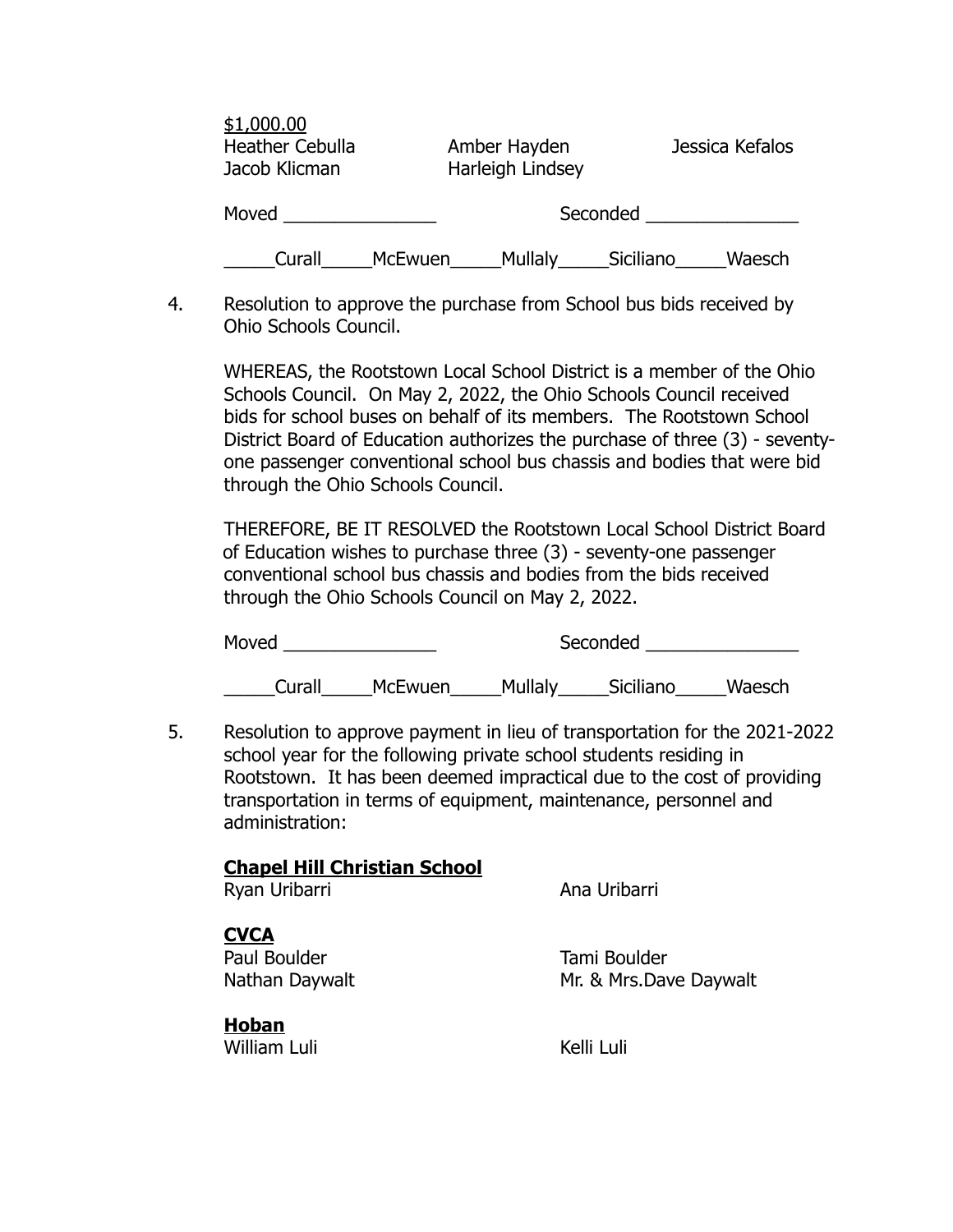|    | <b>Julie Billiart</b><br><b>Rylee Grigsby</b>                                                                                                                                                     |         | Rebecca Grigsby                          |  |
|----|---------------------------------------------------------------------------------------------------------------------------------------------------------------------------------------------------|---------|------------------------------------------|--|
|    | <b>St. Sebastian</b><br>Owen Zieman                                                                                                                                                               |         | Charlotte Zieman                         |  |
|    | <b>St. Thomas</b><br>Julee Ann Doolittle                                                                                                                                                          |         | Terri Ann Doolittle                      |  |
|    | <b>St. Vincent-St. Mary</b><br>Joseph Stephan II<br>Alex Stephan                                                                                                                                  |         | Joe & Lori Stephan<br>Joe & Lori Stephan |  |
|    | Moved <b>Moved Moved</b>                                                                                                                                                                          |         | Seconded _                               |  |
|    | _____Curall______McEwuen______Mullaly______Siciliano______Waesch                                                                                                                                  |         |                                          |  |
| 6. | Resolution to approve the updated bylaws for the Portage Area<br>Schools Consortium, per attached resolutions.                                                                                    |         |                                          |  |
|    |                                                                                                                                                                                                   |         |                                          |  |
|    | ____Curall______McEwuen______Mullaly______Siciliano______Waesch                                                                                                                                   |         |                                          |  |
| 7. | Resolution to approve the renewal of a three-year agreement with<br>Julian & Grube for GAAP audit compilation services in the amount of<br>\$6,900.00 each year.                                  |         |                                          |  |
|    |                                                                                                                                                                                                   |         | Seconded <b>Seconded</b>                 |  |
|    | _Curall______McEwuen______                                                                                                                                                                        |         | Mullaly______Siciliano______Waesch       |  |
| 8. | Resolution to approve a contract renewal with Strategic Management<br>Solutions for consulting services for the Federal E-Rate Program.<br>The amount will be \$1,200.00, effective July 1, 2022. |         |                                          |  |
|    |                                                                                                                                                                                                   |         | Seconded _____________________           |  |
|    | Curall                                                                                                                                                                                            | McEwuen | ___Mullaly_____Siciliano_____Waesch      |  |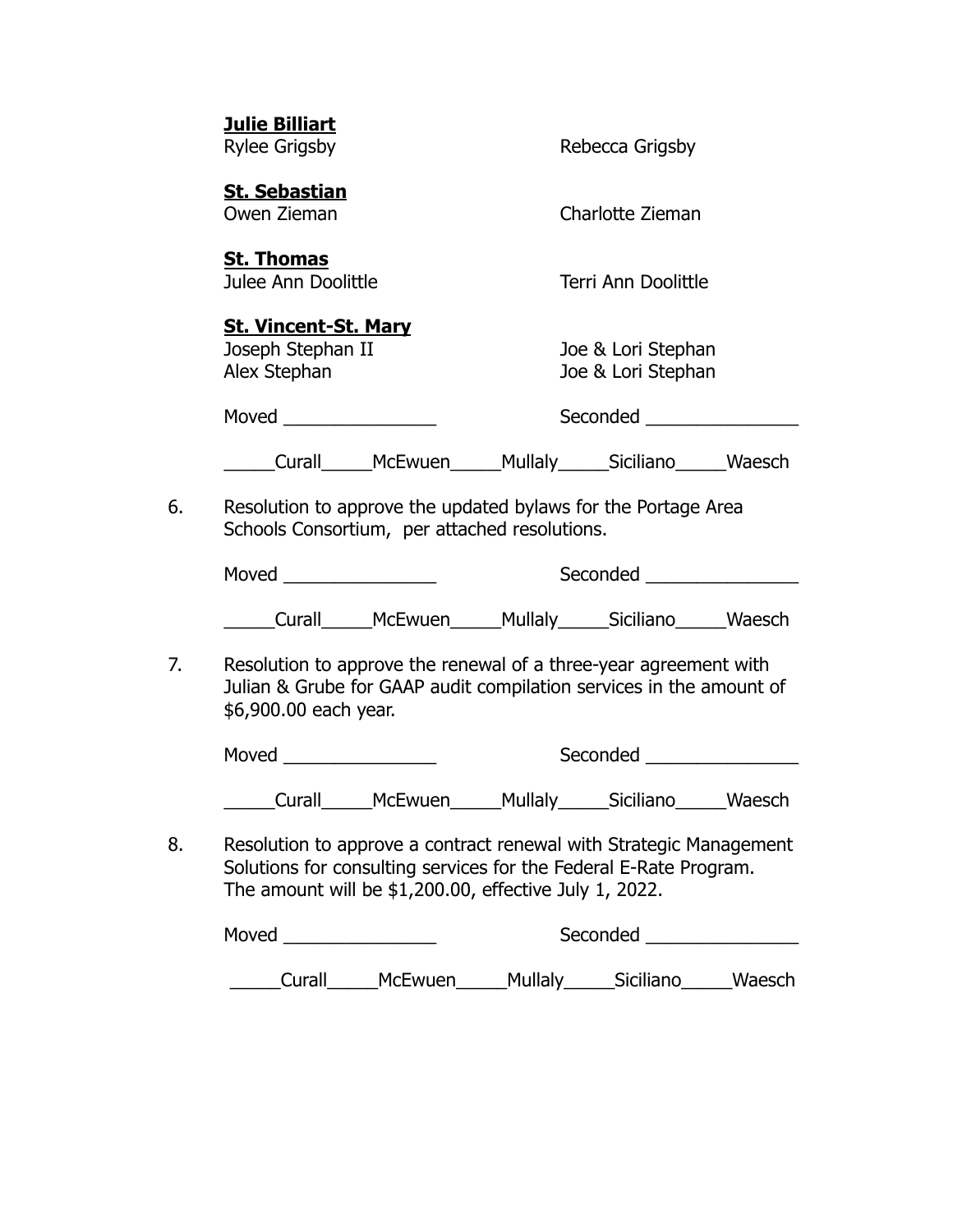9. Resolution to approve the renewal of Forecast5 Analytics, forecasting software license and support in the amount of \$9,288.22, effective July 1, 2022 through June 30, 2023.

|    |     |                                                                                                                                   |                                                                  | Seconded ________________ |  |
|----|-----|-----------------------------------------------------------------------------------------------------------------------------------|------------------------------------------------------------------|---------------------------|--|
|    |     |                                                                                                                                   | ____Curall_____McEwuen_____Mullaly_____Siciliano_____Waesch      |                           |  |
|    | 10. | Resolution to appoint the Treasurer as designee to attend the<br>Public Records and Sunshine Law training on behalf of the Board. |                                                                  |                           |  |
|    |     |                                                                                                                                   |                                                                  | Seconded ________________ |  |
|    |     |                                                                                                                                   | _____Curall______McEwuen______Mullaly______Siciliano______Waesch |                           |  |
| Х. |     | Superintendent's Reports/Recommendations:                                                                                         |                                                                  |                           |  |
|    | 1.  | Recommend the Board accept the resignation of Paige Dunlap, Speech<br>& Language Pathologist, effective August 31, 2022.          |                                                                  |                           |  |
|    |     |                                                                                                                                   |                                                                  | Seconded ________________ |  |
|    |     | Curall______McEwuen______Mullaly______Siciliano_______Waesch                                                                      |                                                                  |                           |  |
|    | 2.  | Recommend the Board accept the resignation of Ashley Gerez,<br>HS Teacher, effective August 31, 2022.                             |                                                                  |                           |  |
|    |     |                                                                                                                                   |                                                                  | Seconded ________________ |  |
|    |     | _____Curall______McEwuen______Mullaly______Siciliano______Waesch                                                                  |                                                                  |                           |  |
|    | 3.  | Recommend the Board accept the resignation of Peggy Williams,<br>Cafeteria, effective June 3, 2022.                               |                                                                  |                           |  |
|    |     | Moved                                                                                                                             |                                                                  | Seconded                  |  |
|    |     |                                                                                                                                   | Curall______McEwuen______Mullaly______Siciliano______Waesch      |                           |  |
|    | 4.  | Recommend the Board accept the resignation of James Conley,<br>MS Principal, effective August 31, 2022.                           |                                                                  |                           |  |
|    |     |                                                                                                                                   |                                                                  | Seconded <u>Seconded</u>  |  |
|    |     |                                                                                                                                   | Curall______McEwuen______Mullaly______Siciliano______Waesch      |                           |  |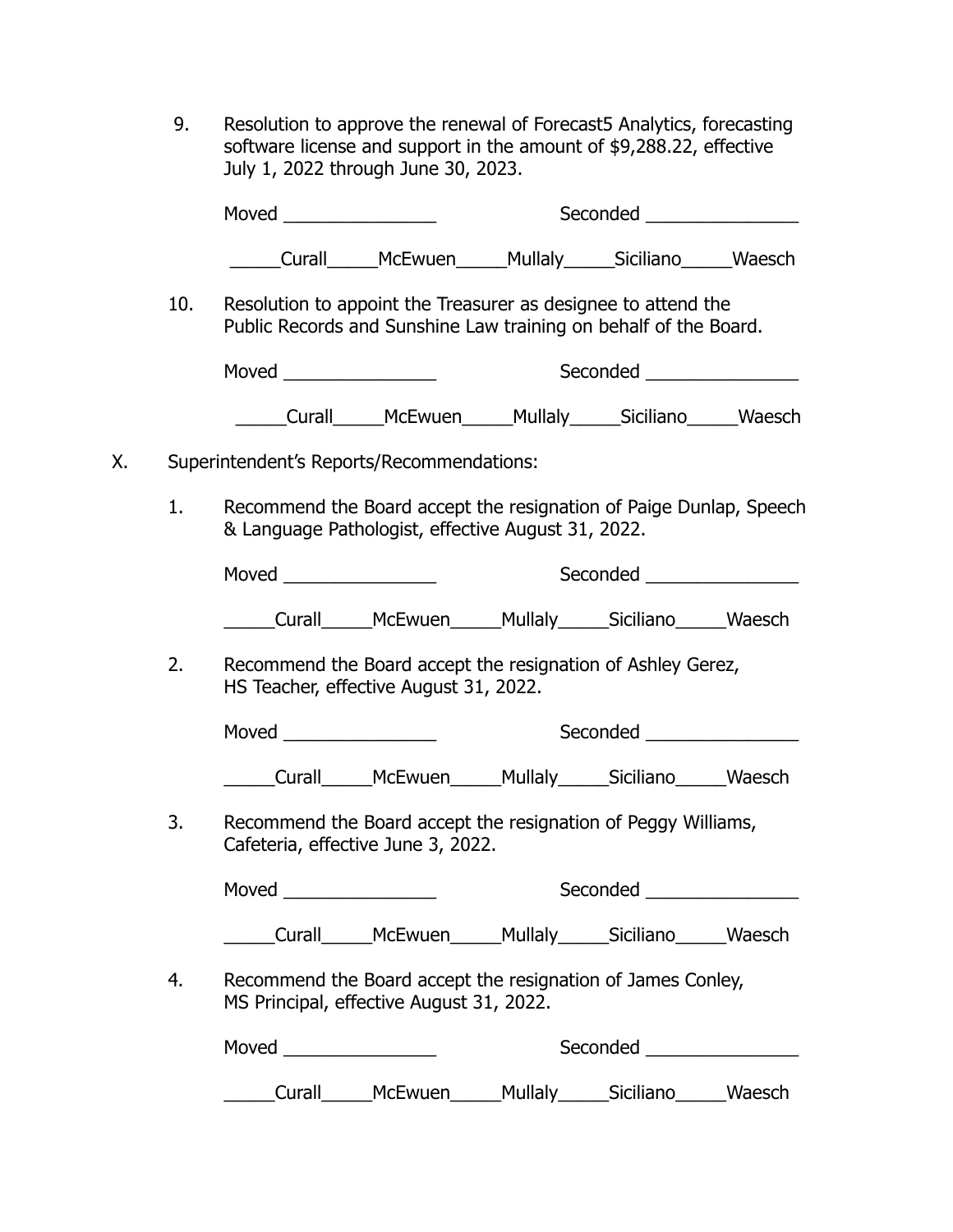5. Recommend the Board hire Morgan Kuszmaul, Speech-Language Pathologist, with a Master's degree, Step 1 and a 1 year contract, effective the 2022-2023 school year.

|    | Moved ______________                                   |                                                              |         | Seconded _________________       |        |
|----|--------------------------------------------------------|--------------------------------------------------------------|---------|----------------------------------|--------|
|    |                                                        | Curall______McEwuen______Mullaly______Siciliano_______Waesch |         |                                  |        |
| 6. | Recommend the Board approve the following substitutes: |                                                              |         |                                  |        |
|    | Debbie Edwards                                         |                                                              |         | Substitute Cafeteria             |        |
|    | Moved                                                  |                                                              |         | Seconded <u>________________</u> |        |
|    | Curall                                                 | McEwuen                                                      | Mullaly | Siciliano                        | Waesch |

7. Recommend the Board approve the following certified contracts, effective the 2022-2023 school year:

| Marc Babbit          |         | <b>MS Teacher</b>    |           | 3 year   |
|----------------------|---------|----------------------|-----------|----------|
| Ryan Conroy          |         | <b>MS Teacher</b>    |           | $1$ year |
| <b>Zachary Davis</b> |         | <b>HS Teacher</b>    |           | 2 year   |
| Amy Donze            |         | <b>ES Teacher</b>    |           | $1$ year |
| Noelle Eibler        |         | <b>MS Teacher</b>    |           | 4 year   |
| Kyle Fitzpatrick     |         | <b>ES Teacher</b>    |           | $1$ year |
| Kindra Johancen      |         | <b>MS Teacher</b>    |           | $1$ year |
| Jessica Kefalos      |         | <b>MS Teacher</b>    |           | 1 year   |
| David Kennedy        |         | <b>HS/MS Teacher</b> |           | 1 year   |
| Jacob Klicman        |         | <b>HS Teacher</b>    |           | $1$ year |
| Harleigh Lindsey     |         | <b>MS Teacher</b>    |           | 1 year   |
| Abigail Pepper       |         | <b>ES Teacher</b>    |           | $1$ year |
| Naomi Randt          |         | <b>HS Teacher</b>    |           | 2 year   |
| Moved                |         |                      | Seconded  |          |
|                      |         |                      |           |          |
| Curall               | McEwuen | Mullaly_____         | Siciliano | Waesch   |

8. Recommend the Board approve the following Substitute Certified and Substitute Classified List for the 2022-2023 school year:

## **Certified:**

May Abdirasul **Karla Bedard** John Benedik Cindy Benedict **Allie Billingsley** Peter Biltz Susana Boyer **Alyssa Brown** Veronica Brown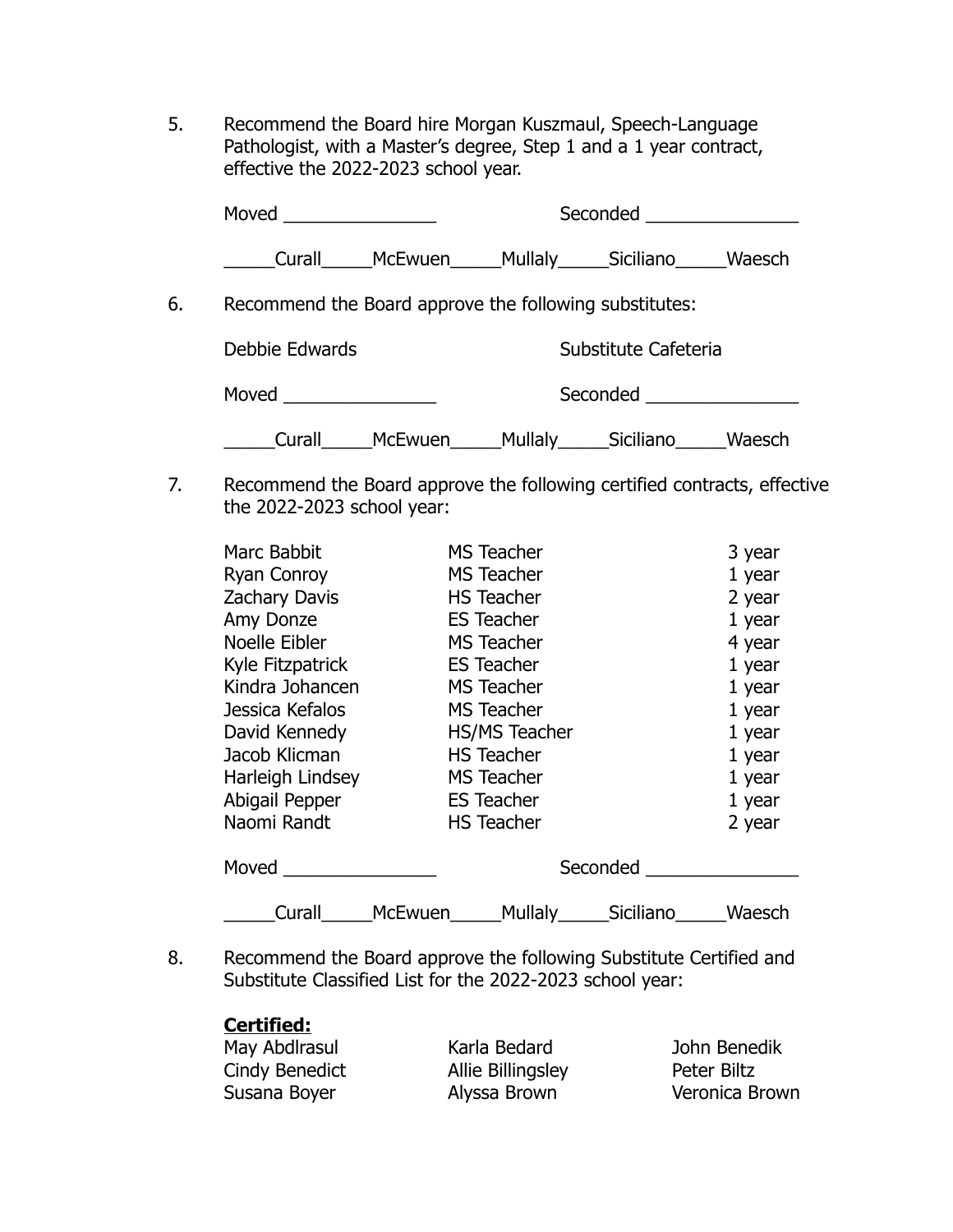| Sue Bugansky<br>Randy Cheadle<br><b>Tyler Conley</b><br>Magdalene Durbak<br>Deidre Fabian<br>Patricia Gaffney<br>Cindy Hazelett<br>Ethan Kalina<br><b>Robert McDonie</b><br>Elizabeth Oman<br>Deborah Ravine<br>Sara Sabarese Carter<br>Mark Schmidt<br>Sharon Soika<br>Karen Stefan-Walgenbach<br>Katelyn Wise | Terrie Campailla<br><b>Emmalee Combs-Bennett</b><br>Megan Davis<br>Aaron Embacher<br>Shari Fasick<br>Deborah Grueninger<br>Ann Hedington<br>Tina Lemley<br>Katelyn Moore<br>Delia Paulus<br><b>Anthony Ricci</b><br>Caroline Salgado<br>Erika Scott<br><b>Frank Sowers</b><br>Tom Vogt<br><b>Gregory Yorgey</b> | Rebecca Capan<br>Kristina Compton<br>Joanne Duran<br>Sharon Eng<br>Patricia Fisher<br>Michelle Grund<br><b>Thomas Hedington</b><br>Barbara Lundin<br>Devonne Muldowney<br>David Ralph<br><b>Sharon Sabarese</b><br>Amy Sauvinsky<br>Michael Semonin<br>Laura Townsend<br>Gary White |
|-----------------------------------------------------------------------------------------------------------------------------------------------------------------------------------------------------------------------------------------------------------------------------------------------------------------|-----------------------------------------------------------------------------------------------------------------------------------------------------------------------------------------------------------------------------------------------------------------------------------------------------------------|-------------------------------------------------------------------------------------------------------------------------------------------------------------------------------------------------------------------------------------------------------------------------------------|
| <b>Classified:</b><br>John Benedik<br>Amanda Callahan<br>Jamie Cooper<br><b>Misty Dulaney</b><br>Michael Farkash<br>Rebecca Grigsby<br><b>Renee Howe</b><br>Joshua Kaut<br><b>Charlotte Martino</b><br>Elizabeth Miller<br>Barbara Ross<br><b>Wayne Strebler</b><br>Shannon Woolard                             | Amber Brunton<br>Jonah Carpenter<br>Penney Craig<br><b>Emily Earls</b><br>Erin Faulstick<br>Kim Hershberger<br>Samantha Hudgin<br>Donald Kerr<br>Barbara May<br>Katelyn Moore<br>Melissa Shaffer<br>Linden White                                                                                                | Rosalie Cadle<br>Cody Coontz<br>Elizabeth Delong<br>Debbie Edwards<br><b>Ruthann Francis</b><br>Susan Hineman<br>Margaret Huffman<br>Jacob Klicman<br><b>Stephanie McInerney</b><br><b>Tom Reid</b><br><b>Summer Stanley</b><br>Katelyn Wise                                        |
| Moved ___________________                                                                                                                                                                                                                                                                                       |                                                                                                                                                                                                                                                                                                                 | Seconded ___________________                                                                                                                                                                                                                                                        |
|                                                                                                                                                                                                                                                                                                                 | ______Curall______McEwuen______Mullaly______Siciliano______Waesch<br>$\mathbf{r}$ and $\mathbf{r}$ and $\mathbf{r}$ and $\mathbf{r}$ and $\mathbf{r}$ and $\mathbf{r}$ and $\mathbf{r}$ and $\mathbf{r}$                                                                                                        |                                                                                                                                                                                                                                                                                     |

9. Recommend the Board approve the following extended time for the 2022-2023 school year:

| <b>HS Counselor</b>         | 20 days |
|-----------------------------|---------|
| <b>MS Counselor</b>         | 10 days |
| <b>ES Counselor</b>         | 4 days  |
| <b>HS Guidance Office</b>   | 4 days  |
| <b>Elementary Secretary</b> | 2 days  |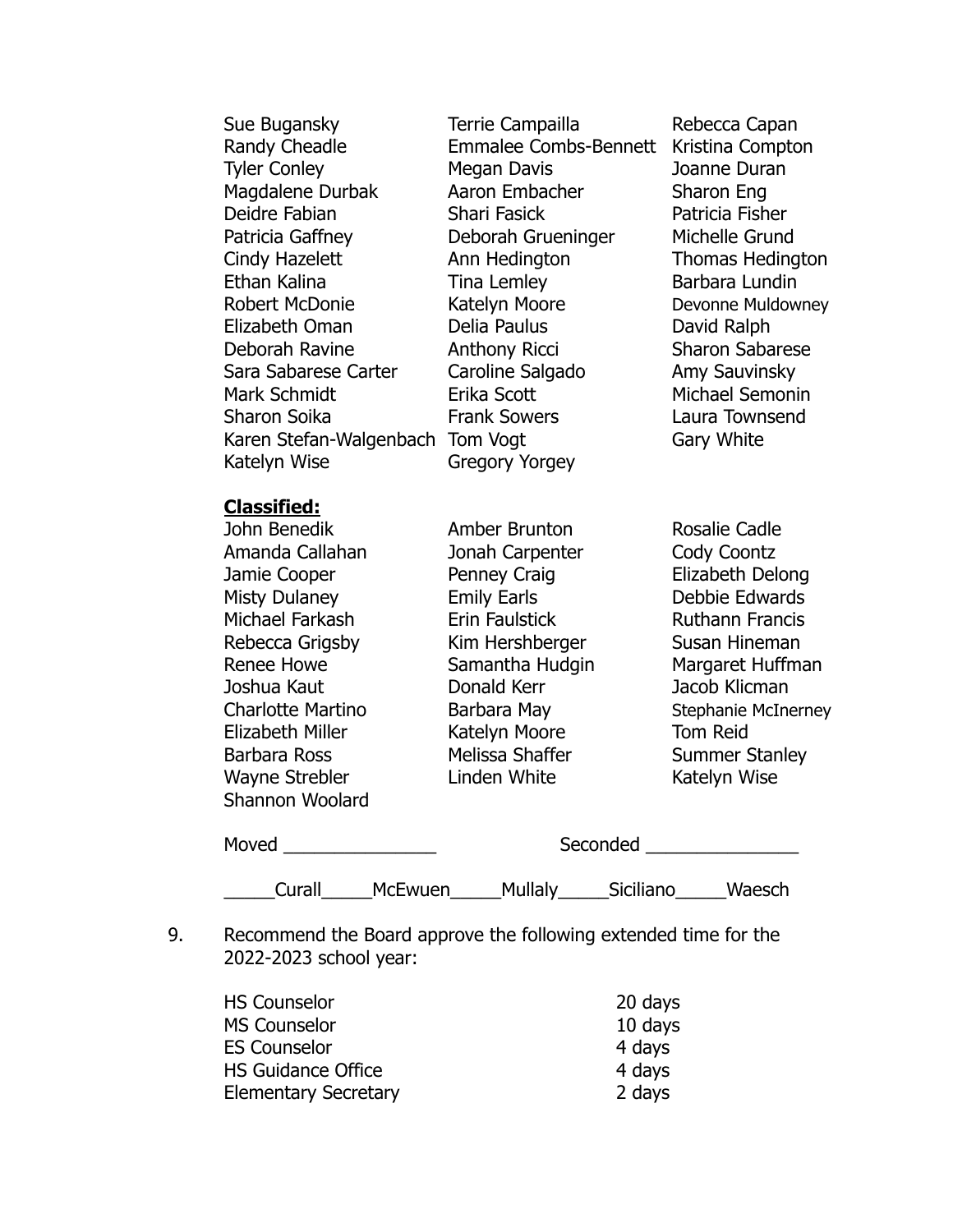| <b>Elementary Clerical Secretary</b> |         | 10 days  |           |        |
|--------------------------------------|---------|----------|-----------|--------|
| Moved                                |         | Seconded |           |        |
| Curall                               | McEwuen | Mullaly  | Siciliano | Waesch |

10. Recommend the Board approve the shift differential pay for days worked in the summer of 2022 for the following classified employees:

|     | Kris Bunch<br>Pam Cornell<br>Lisa Holcomb<br>Nancy Havener<br>Anita Kimpton<br><b>Wally Froelich</b>                                                                                         | June 6, 2022 through August 26, 2022<br>June 6, 2022 through August 26, 2022<br>June 6, 2022 through August 26, 2022<br>June 6, 2022 through August 26, 2022<br>June 6, 2022 through August 26, 2022<br>June 6, 2022 through August 26, 2022 |                             |  |
|-----|----------------------------------------------------------------------------------------------------------------------------------------------------------------------------------------------|----------------------------------------------------------------------------------------------------------------------------------------------------------------------------------------------------------------------------------------------|-----------------------------|--|
|     |                                                                                                                                                                                              |                                                                                                                                                                                                                                              | Seconded __________________ |  |
|     | Curall______McEwuen______Mullaly______Siciliano______Waesch                                                                                                                                  |                                                                                                                                                                                                                                              |                             |  |
| 11. | Recommend the Board approve the agreement with Eric Johannisson<br>for tutoring services for a special needs student.                                                                        |                                                                                                                                                                                                                                              |                             |  |
|     |                                                                                                                                                                                              |                                                                                                                                                                                                                                              | <b>Seconded Seconded</b>    |  |
|     | Curall_____McEwuen_____Mullaly_____Siciliano______Waesch                                                                                                                                     |                                                                                                                                                                                                                                              |                             |  |
| 12. | Recommend the Board approve an agreement with KidsLink for<br>consultation services from April 14, 2022 to June 3, 2022.                                                                     |                                                                                                                                                                                                                                              |                             |  |
|     | Moved $\qquad$                                                                                                                                                                               |                                                                                                                                                                                                                                              | Seconded <b>Seconded</b>    |  |
|     | Curall______McEwuen______Mullaly______Siciliano______Waesch                                                                                                                                  |                                                                                                                                                                                                                                              |                             |  |
| 13. | Recommend the Board approve the agreement between Rootstown Local<br>Schools and Harbor Educational Services, LLC (Leap) to educate special<br>needs students for the 2022-2023 school year. |                                                                                                                                                                                                                                              |                             |  |
|     | Moved                                                                                                                                                                                        |                                                                                                                                                                                                                                              |                             |  |

\_\_\_\_\_Curall\_\_\_\_\_McEwuen\_\_\_\_\_Mullaly\_\_\_\_\_Siciliano\_\_\_\_\_Waesch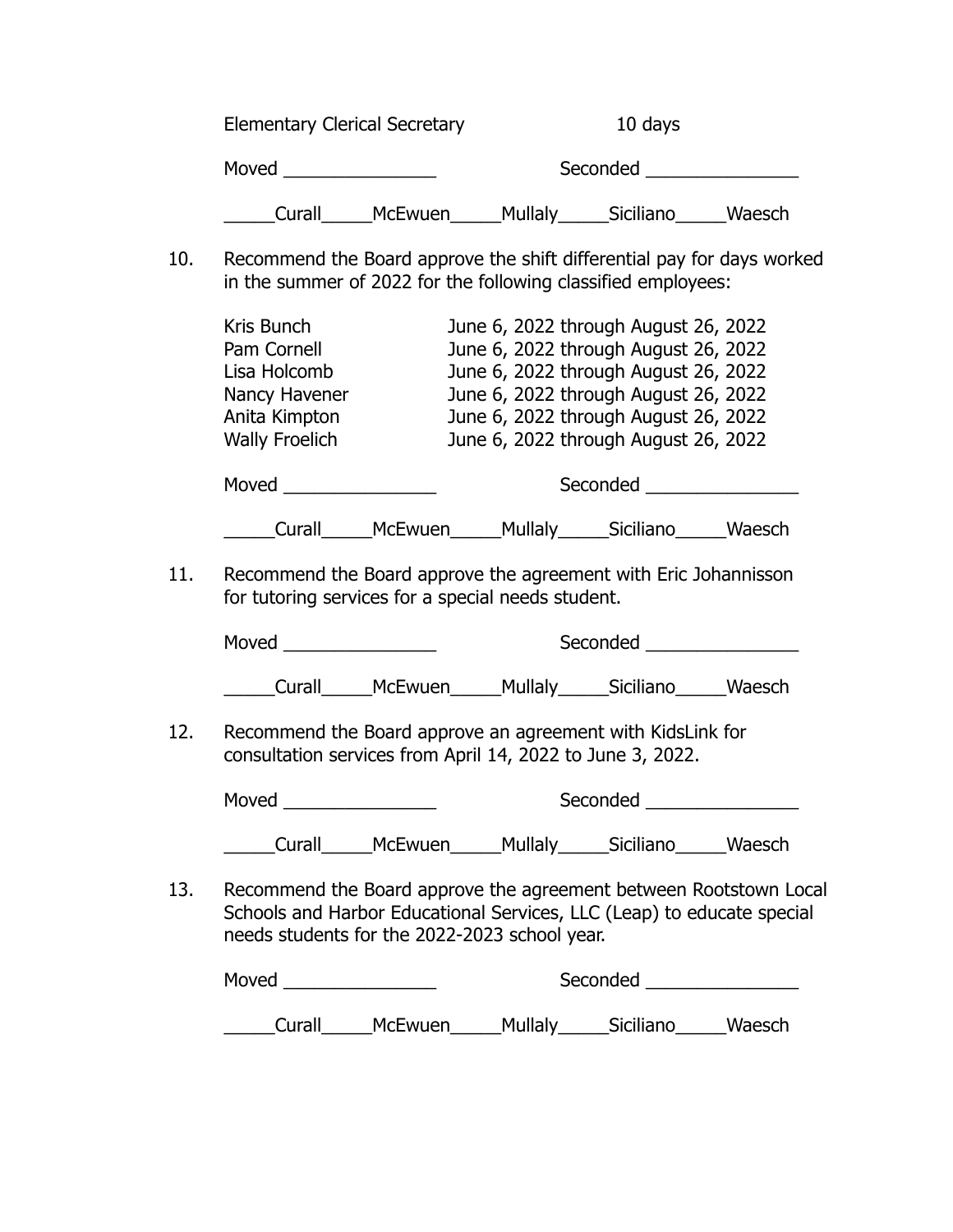14. Recommend the Board approve the textbook adoption of EL Curriculum for K-5 Language Arts Curriculum.

|                           | Moved <b>Example 2019</b>                                                                                                                                |  | Seconded <u>Seconded</u>                                                                                                                                                                                                                                                           |                                   |  |
|---------------------------|----------------------------------------------------------------------------------------------------------------------------------------------------------|--|------------------------------------------------------------------------------------------------------------------------------------------------------------------------------------------------------------------------------------------------------------------------------------|-----------------------------------|--|
|                           | ____Curall______McEwuen______Mullaly______Siciliano______Waesch                                                                                          |  |                                                                                                                                                                                                                                                                                    |                                   |  |
| 15.                       | Recommend the Board hire the following supplementals, effective the<br>2022-2023 school year:                                                            |  |                                                                                                                                                                                                                                                                                    |                                   |  |
|                           | Chris Knopick<br>Charlie Voth<br>Larry Bailey<br>Keith Waesch<br>Courtney Eveleth<br>Cody Calhoun<br>John Zelenak<br>Craig Wise<br><b>Thomas Butcher</b> |  | <b>HS Head Football Coach</b><br>HS Head Boys Soccer Coach<br>HS Head Cross Country Coach<br><b>HS Head Golf Coach</b><br>HS Head Cheerleading Coach<br>HS Head Boys Basketball Coach<br><b>HS Head Girls Basketball Coach</b><br>HS Head Wrestling Coach<br>HS Head Bowling Coach |                                   |  |
|                           |                                                                                                                                                          |  | Seconded _________________                                                                                                                                                                                                                                                         |                                   |  |
|                           | Curall______McEwuen______Mullaly______Siciliano_______Waesch                                                                                             |  |                                                                                                                                                                                                                                                                                    |                                   |  |
| 16.                       | Recommend the Board hire the following supplementals, effective the<br>2022-2023 school year:                                                            |  |                                                                                                                                                                                                                                                                                    |                                   |  |
|                           | Jason Opritiza                                                                                                                                           |  |                                                                                                                                                                                                                                                                                    | <b>HS Head Girls Soccer Coach</b> |  |
|                           | Moved ___________________                                                                                                                                |  | Seconded ________________                                                                                                                                                                                                                                                          |                                   |  |
|                           | ____Curall______McEwuen______Mullaly______Siciliano______Waesch                                                                                          |  |                                                                                                                                                                                                                                                                                    |                                   |  |
| 17.                       | Recommend the Board approve the following Student Handbooks for the<br>2022-2023 school year:                                                            |  |                                                                                                                                                                                                                                                                                    |                                   |  |
|                           | <b>School Band Handbook</b>                                                                                                                              |  |                                                                                                                                                                                                                                                                                    | <b>MS Student Handbook</b>        |  |
| Moved ___________________ |                                                                                                                                                          |  |                                                                                                                                                                                                                                                                                    |                                   |  |
|                           | Curall______McEwuen______Mullaly______Siciliano_______Waesch                                                                                             |  |                                                                                                                                                                                                                                                                                    |                                   |  |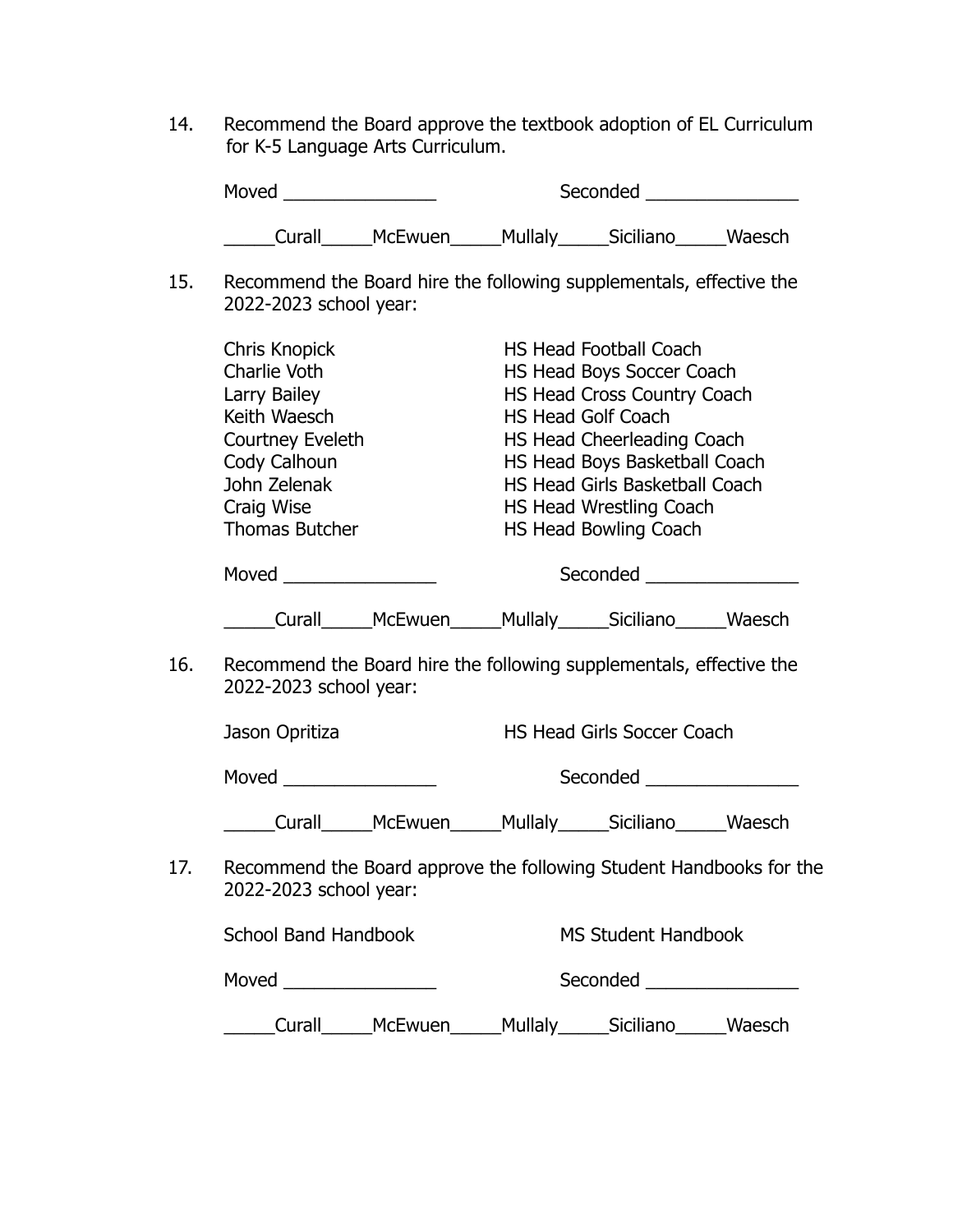18. Recommend the Board approve a 4 year contract with Ripcho Studio for school pictures starting the 2022-2023 school year.

Moved example and seconded the Seconded second second second second second second second second second second second second second second second second second second second second second second second second second second \_\_\_\_\_Curall\_\_\_\_\_McEwuen\_\_\_\_\_Mullaly\_\_\_\_\_Siciliano\_\_\_\_\_Waesch 19. Recommend the Board approve Michael Farkash as Technology Worker, from June 6, 2022 through August 31, 2022, at a rate of \$15.00 per hour.

Moved example and the Seconded Executive Seconded and Seconded Executive Seconded Executive Seconded Executive Seconded Executive Seconded Executive Seconded Executive Seconded Executive Seconded Executive Seconded Executi

\_\_\_\_\_Curall\_\_\_\_\_McEwuen\_\_\_\_\_Mullaly\_\_\_\_\_Siciliano\_\_\_\_\_Waesch

20. Recommend the Board approve a 3 year contract with REA, effective August 1, 2022 through July 31, 2025.

Moved \_\_\_\_\_\_\_\_\_\_\_\_\_\_\_ Seconded \_\_\_\_\_\_\_\_\_\_\_\_\_\_\_ \_\_\_\_\_Curall\_\_\_\_\_McEwuen\_\_\_\_\_Mullaly\_\_\_\_\_Siciliano\_\_\_\_\_Waesch

21. Recommend the Board approve the tentative list of graduating seniors for the 2021-2022 school year:

Benjamin Abshire Travis Adelman Myatt Akers Bailey Anderson Brooke Anderson Gyllien Anderson Mason Bartholomy Landon Bengtson James Bennett Evand Birkett Xavier Birkett Emma Borbely Blake Bower Austin Burke Clara Butcher Emma Campbell Nevaeh Campbell Daniel Checkal Michael Checkal Macie Coleman Ethan Conroy Holly Cooper Stephen Corley Tabitha Corwin Erick Craft Zephaniah Curgil Devin Devies Isaiah Dick Isaac DiTirro John Drago Amber Eicher Colin Faehner Lexuss Fisher Ryan Fisher **Summer Forgues** Julie Foster Logan Furry Nathan Galambos Tessa Galloway Haylee Gibson Tyler Goble **Anthony Harris** Joshua Harris Brayah Holden Camden Holden Jessica Huck Ava Huebner Bryce Jones Talia Juma **Kylie Kaut** Connor Keller Jaggar Kokochak Cameron Kuharich Jenna Kurtz Giorgio Labriola Julia Langguth Gracie Lauck